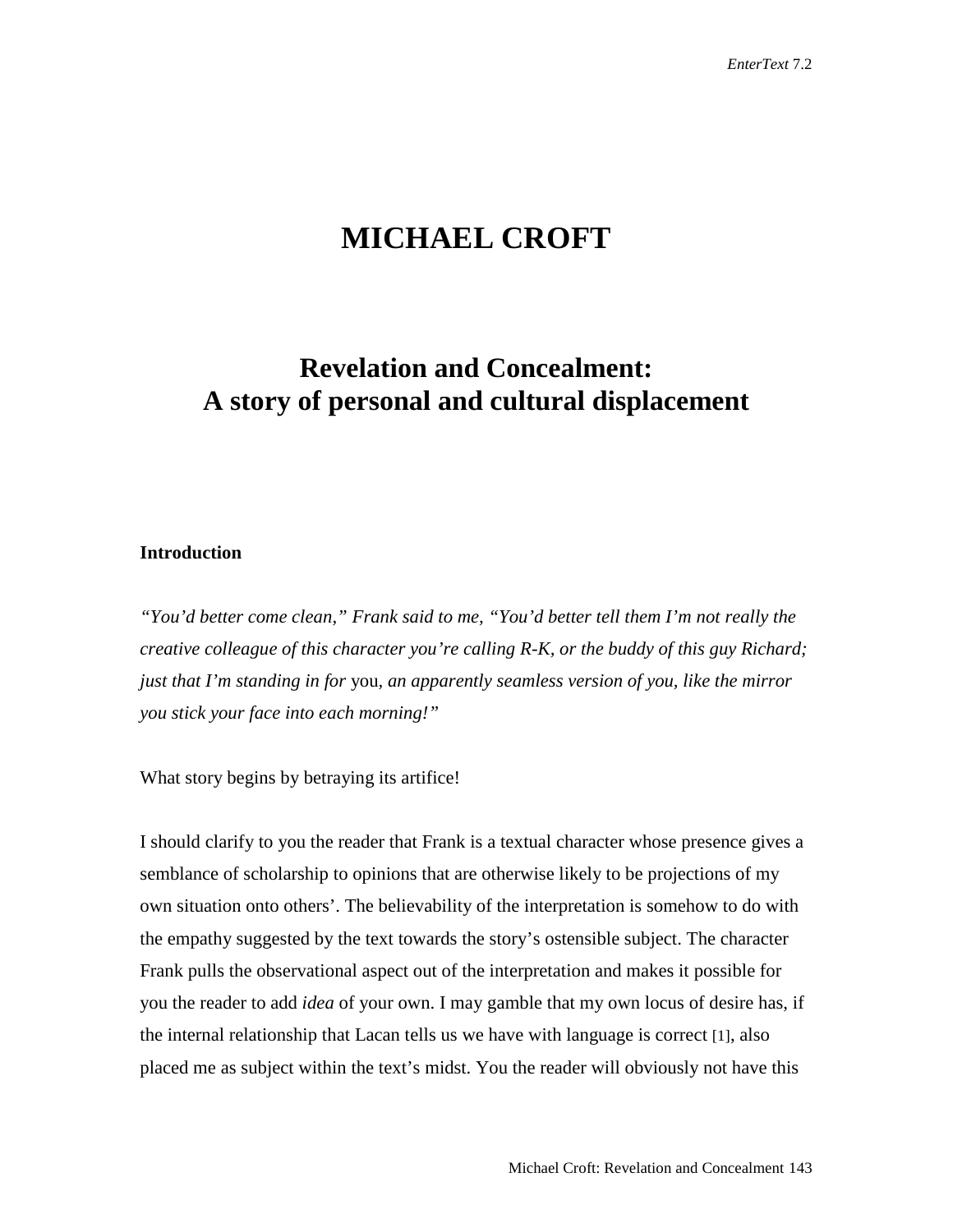internal relationship with the story's characters but are more likely, perhaps, to gain an affective relationship with me through my own presence within the text.

Frank is part of a quartet comprising the subject of the story, R-K and his textual adjunct, Richard; the story's reader; author as reflexive; and the selfsame who stands apart as the progenitor of an interaction between factual recall and imagination played out by the other three parties. The first of the quartet, the *subject*, is an Asian painter resident in London and his adjunct an HIV sufferer who was to die of AIDS in 1993. The character R-K's feelings of displacement as manifest in his work are explored in the story and the character Richard's presence implicates a baser surrounding milieu. Frank, therefore, is in a sense a disclaimer: I would wish you the reader to situate this human composition somewhere between interpretative observation and fiction.

The hypothesis is that R-K and Richard's details coalesce around the idea of concealment and revelation of identity that is determined by factors of personal and cultural displacement. What I share with the story's subject may concern a certain elliptical experience as a Western ex-patriot living in Asia. Such insights reflect a sense of self as *other* projected into the story through the examples of artwork and illness [2]. According to Lacan, the otherness of one's ego, or self, would seem to be founded on its original alienation imposed and endorsed by the mother as *Other*, the sense of identity projected onto others being a repetition of this original specular or mirrored scene.

### **Observation**

We learn from Frank that R-K lives in a two-storey narrow building. Downstairs is rented out and he has the floor above, which he uses as a studio room for painting, cooking, socializing and sleeping. Frank claims that he would be invited to sit on a single bed that doubles as a sofa with a vista firstly of a small dining room table, then a sideways-placed easel usually with an unfinished painting on it that faces the window to the left, indicating that R-K paints in his own shadow. Behind that is a kitchen unit with cooker, fridge,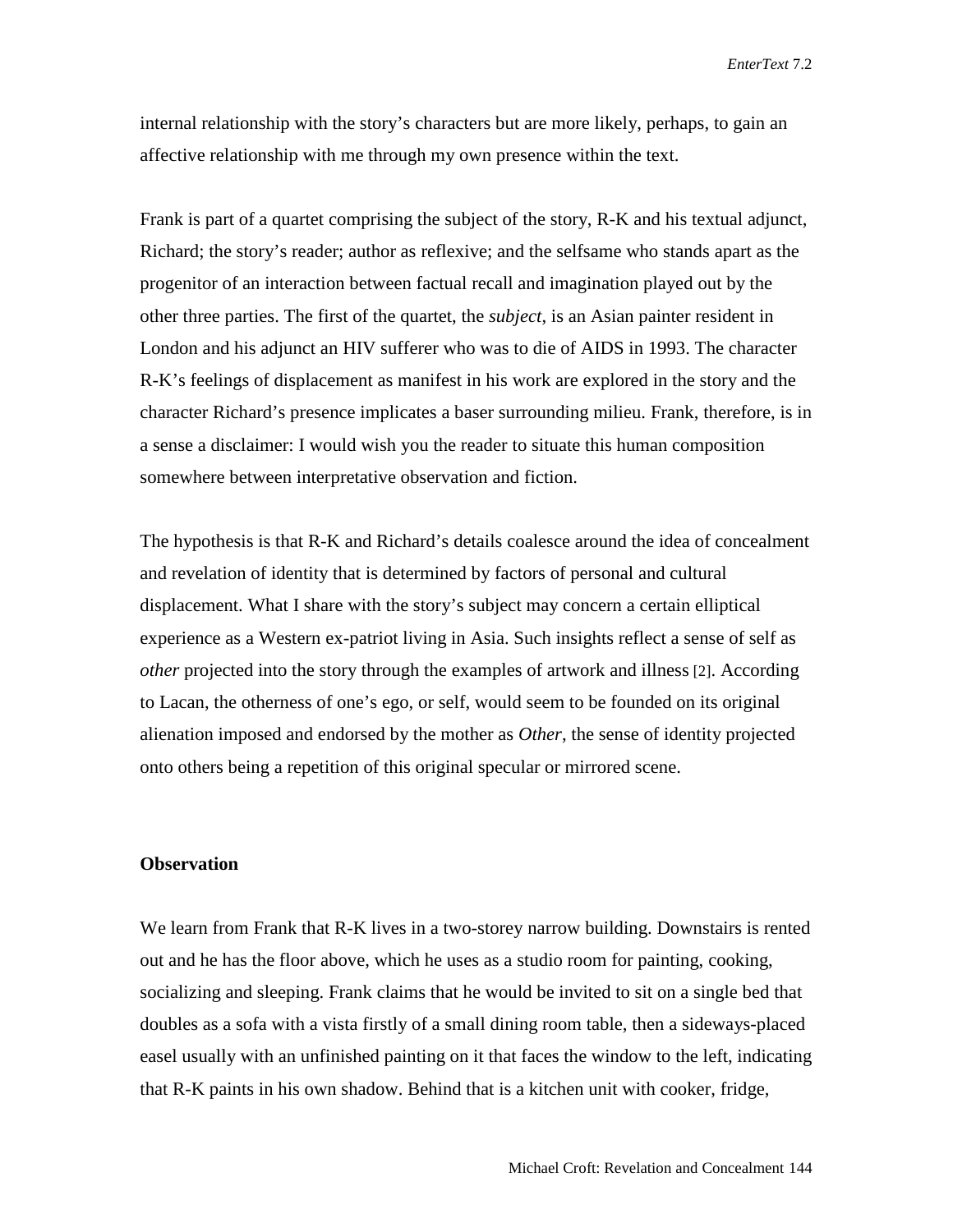drainer and dishes. To the right, a couple of wardrobes either side of a small chest of drawers. Frank often finds R-K relieved to have a visitor. As he descends the narrow stairs to the porch he will be vigorously wiping the muddied colour from his hands while possibly already processing in his mind the frustration relating to a bout of painting—of which contact sport may be a good analogy—which he intends to offload onto the human presence silhouetted against the glass.

Frank's descriptions of the paintings suggest that the knife will stutter and splatter across the canvas tooth and the artist will notice with a hiss of dissatisfaction where the paint flicks itself towards parts of the small room not apportioned to painting. It will be as though the tool has its own life and works variously with and against the artist. According to Frank it is not unusual for R-K to huff and puff, scratch his neck, and battle with physical fatigue. Frank pictures him throwing the knife onto the drainer and allowing it to mingle antagonistically with domestic utensils. The flatness of the tool's action and the clarity of shape concomitant with its sharpness will satisfactorily harness the artist' anger, but occasionally R-K will wipe across the knifed skeins with the more melding gesture of a brush. This action of the brush may both *negate* and *add*, in a kind of paradox with which perhaps only the creative individual can work. Frank's sitting there in a position of subservience towards his host is analogous to that maintained by R-K in relation to his work. While R-K is the master of his own place, it is as if the language of his work (insofar as there are structural parallels between language and painting) is master of him [3]. Frank picks up on the aggression implied by the mess, a brush having been flung to the drainer, the artist forgetting that the mixture of turpentine and oil leaves vestiges that adhere far less to the bristles than to a knife, the displaced paint journeying everywhere. To the extent that one can apply the idea of autonomy to this repetitive scene, Frank imagines that the cleaning of this area provides the painter both with respite from his selfimprisoning arena and the humorous, at times pathetic admission to himself that despite his determination, he cannot succeed. Jars of paint stripper and solid brushes stand alongside washing-up liquid and dishwashing items, and it is not inconceivable that hardened oil paint would emerge at the dinner table as part of a sauce.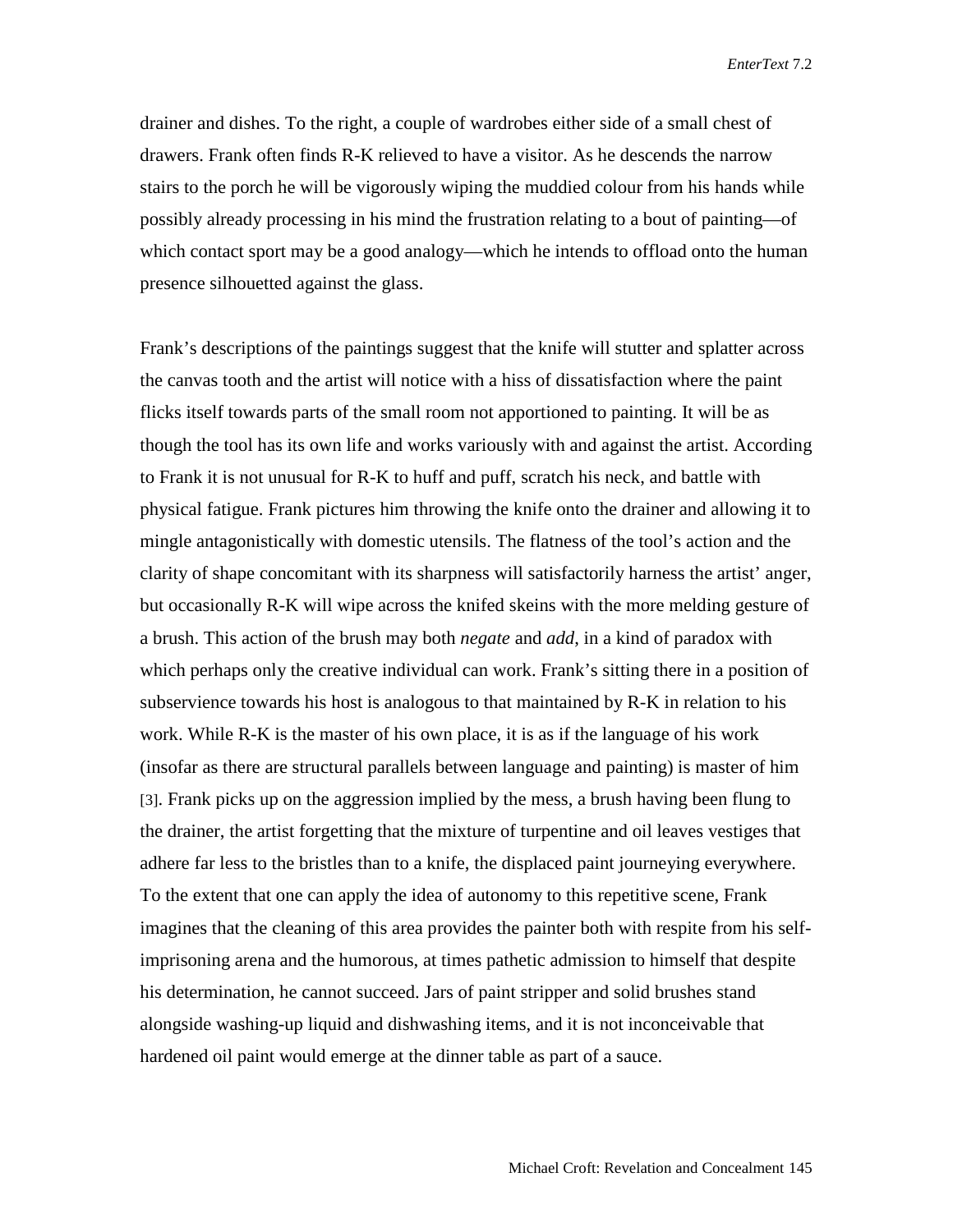Frank, also a painter but with, dare he admit, an acquaintance with *theory*, claims that he is frightened of colour. The measure of a very good painter, he would be likely to think, may be through his or her absorption in the challenge that colour represents [4]. Form has tendency perhaps towards moral mimicry, whereas colour discovered as form may represent the objectification of more instinctual drives [5]. It could be gambled that turned away from the painting the issue for R-K also concerns only colour. Frank could spirit himself into a scene whereby R-K, relieved of his cast shadow into which he again casts himself, his senses heightened by the raking light, will mix colour fastidiously and delight in its gluey tactility as sheer stuff and glow, and this on a clean plate acquisitioned from the drainer. How to *place* the colour is another issue: try as he may to use colour as volume, colour as form, R-K is tethered by the colour's matter, which all too often dissipates itself in relation to its pigmentation when it serves to model one's commitment to the *sign.* The boxer, for example, the nude, the near abstracted buttocks that hold just the vaguest consolation of the erotic that achieves more puerile expression in pornography.

In seventies' London, homosexual pornography existed in Soho and other less familiar districts and was displayed in windows the anticipation of which, on turning the corner, Frank recalls had the propensity to thrill. The clandestine nature of such expeditions, companioned by loneliness, would in all likelihood have been Richard's experience too. The temptation to simply *tell*, while not feeling able, and then a deeper inclination that this was not in any case necessary, would feel unbearable. How many times, said Frank, would one walk back and forth past a shop, each time piecing together more of the scene, while hoping not to be noticed by people.

By 1990, AZT was being used extensively in London to treat HIV, and the London Lighthouse, an AIDS hospice, was full. Frank recalled Richard having raised the subject of AIDS only once by seeking confirmation, mistakenly, that there was not necessarily a correlation between that and HIV. The question came innocuously enough, and it did not occur to Frank that his friend may be 'positive'. Richard was ambiguous too as to why he attended hospital regularly for check-ups. Much later, when the news was that he was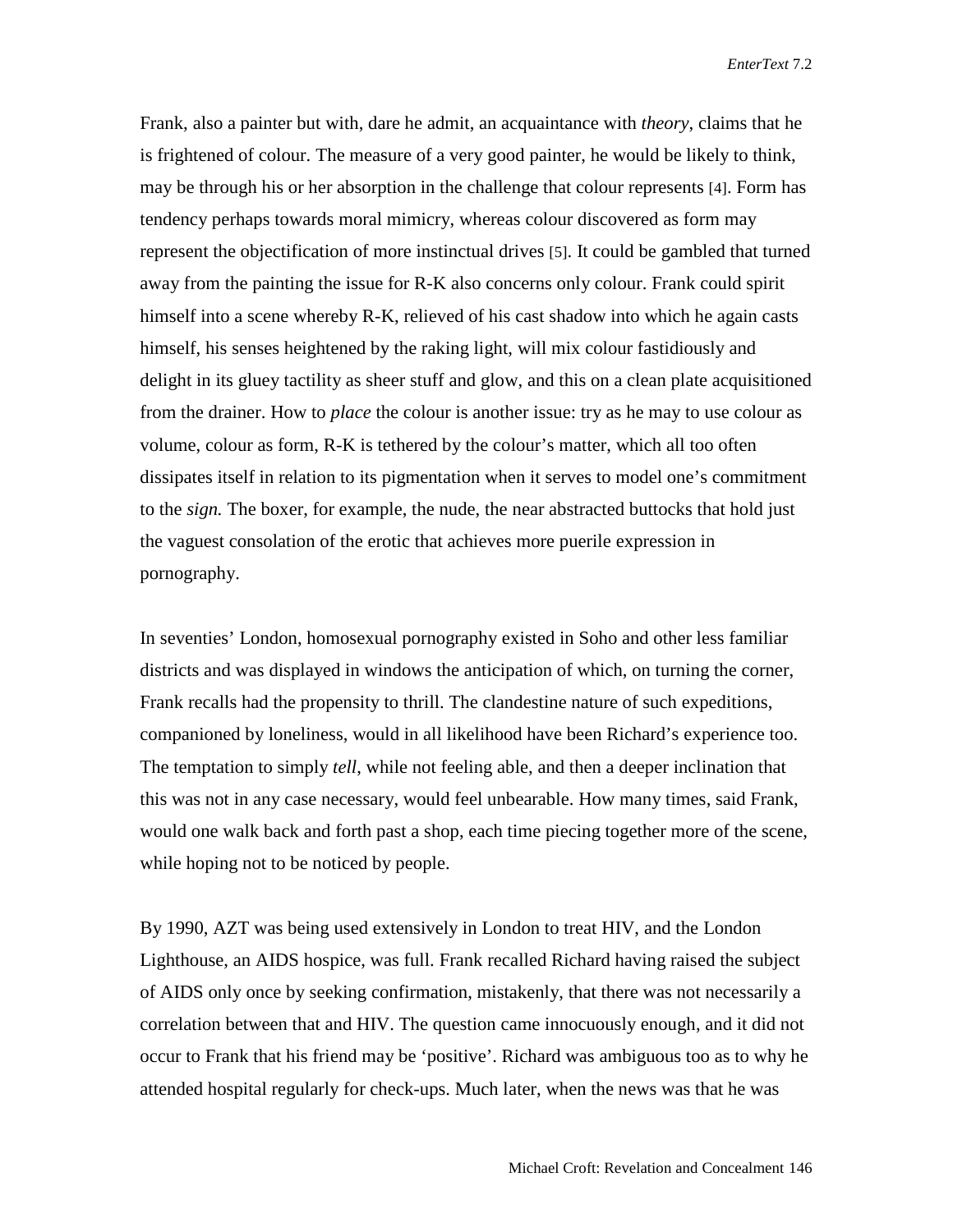dying, Frank wondered if he had absorbed his friend's own position on the matter by blocking the realisation of his friend's status from his mind. AIDS was of course a spectre cast over the entire gay community in London and people armed themselves against it in various ways, the strategy for some being to move with great caution through their sexuality and hardly breathe the word. Richard may have been in denial of equating his medical condition with its prospective development, the same denial driving the solace he sought in watching the TV and in his likely nocturnal jaunts.

While Richard was not shy to admit to friends that he enjoyed the sight of bodily contact in the Saturday wrestling, Frank could only piece together from vague references and the application of a good deal of his own fantasy, what he got up to on the personal level. Frank recalls that Richard once told him that he was too "slim and clean" for him; that he preferred the opposite in worker types. The compulsion and repellence of toilets—if that was it—had dank connotations of sub-terrain, with row-standing blokes prompting one another's glance amidst the stench of urine and bleach.

Frank often finds strewn on R-K's floor the sketches that the painter makes of a black model that he employs. As Frank knows from his own experience, men who are prepared to do this often also enjoy the subservience of such a role. R-K, with his likely feelings of difference as an Asian in the UK, may have been reversing roles in this context. Similarly, according to Frank, Richard's lovers were simply understood from his perspective as lower class; by this means different in relation to him; stalked by him, and not vice versa.

R-K studied art in Paris before moving to London. From what Frank had seen of R-K's student paintings in a few catalogues and cuttings, in Paris the Asian painter may have been influenced by artists from the group *Art Informel*, which included a style of painting similar to American Abstract Expressionism. Frank feels that there are elements of Nicholas De Stael in R-K's work that have stayed with him throughout his career. Expressionism, however, is all about unconscious desire and its release through impulsive brushwork. A battle gets fought on the canvas, and it is perhaps the only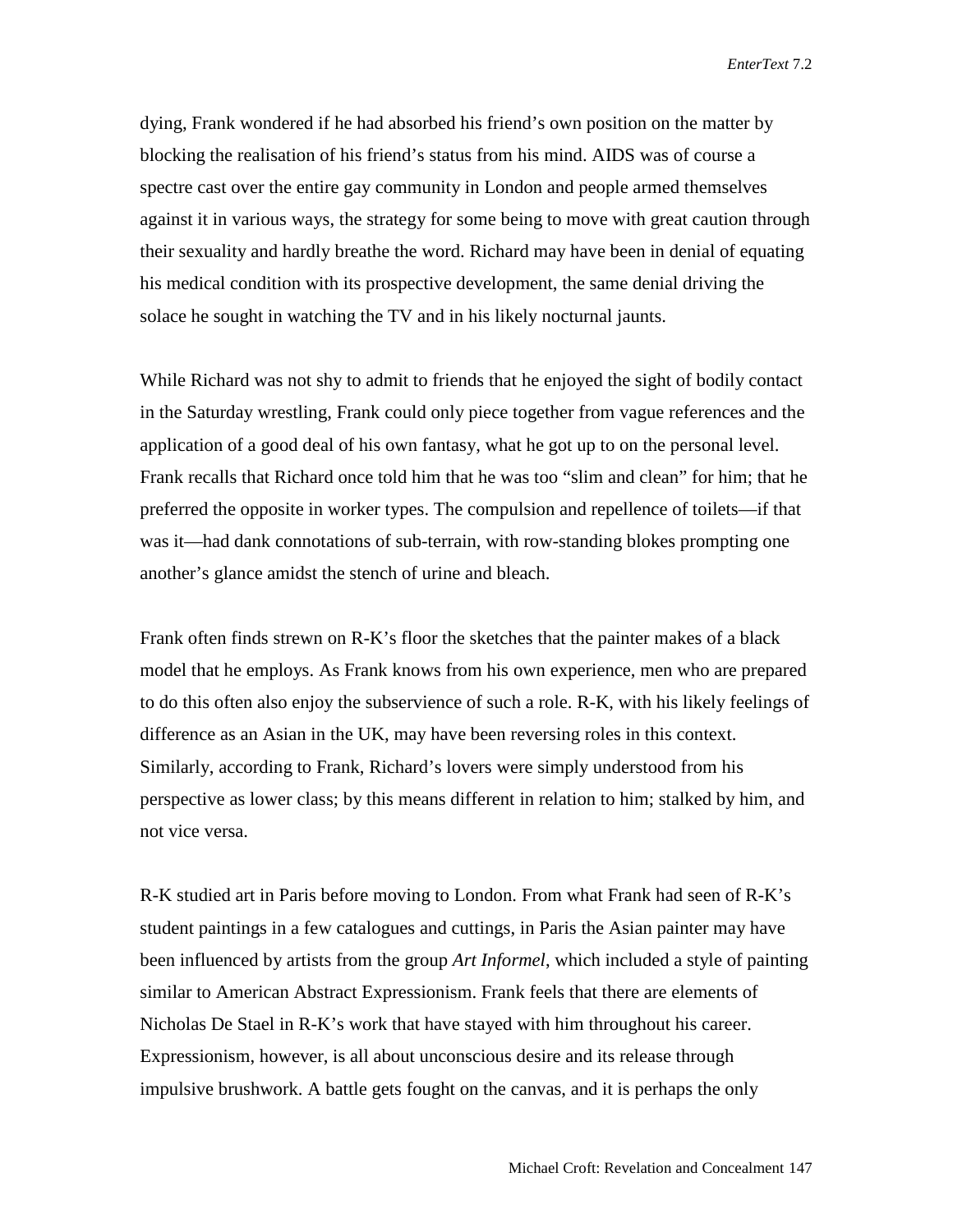painting style where one may be forgiven for sometimes not getting all of it right. Rather like the pianist who palpably embodies the music's strains and chords, colour, surface and gesture only in R-K's student works are the perceptual, viscose and tactile residue of an intensely physical engagement, the purpose of which is to heighten the assumed ability of the medium to convey human feeling.

From Frank's descriptions it sounds as though R-K never took this manner of painting fully on board and was sidetracked by the assault of normality on post-student life. Two of his three genres are possibly partly contrived for a local domestic market. Frank refers to the occasional changes to the display of such paintings and framed works in the porch of R-K's house that opens out onto a busy suburban street, serving as an impromptu gallery of interest to passers-by.

A defining event in R-K's career, synonymous with where Richard's story ends, was for him to have a retrospective exhibition in his home country. Although this exposure was initially less successful than he had hoped, a year or so later Asian art reviews heralded him as a significant painter, his works selling for a reasonable price. While it was likely that the evolution of R-K's work during his years abroad surprised his friends at home, Richard's family had known nothing of his sexuality. As close relatives gathered around his hospital bed it must have crossed the man's mind that almost before his blood had cooled, the doors of his flat would open into a life revealed.

#### **Interpretation**

*"I'll talk again, if you like,* said Frank*, instead of having to be written in all the time, and you and your readers can interpret. If you want to know about the paintings, a few of them come to mind. R-K's work falls into three categories roughly anyway, the kind of London studies done early on, soon after he came from Paris, the Oriental-looking ones where he's been travelling a bit and then the more erotically charged abstractions. The early ones are small and murky, getting a bit excitable when water's involved."*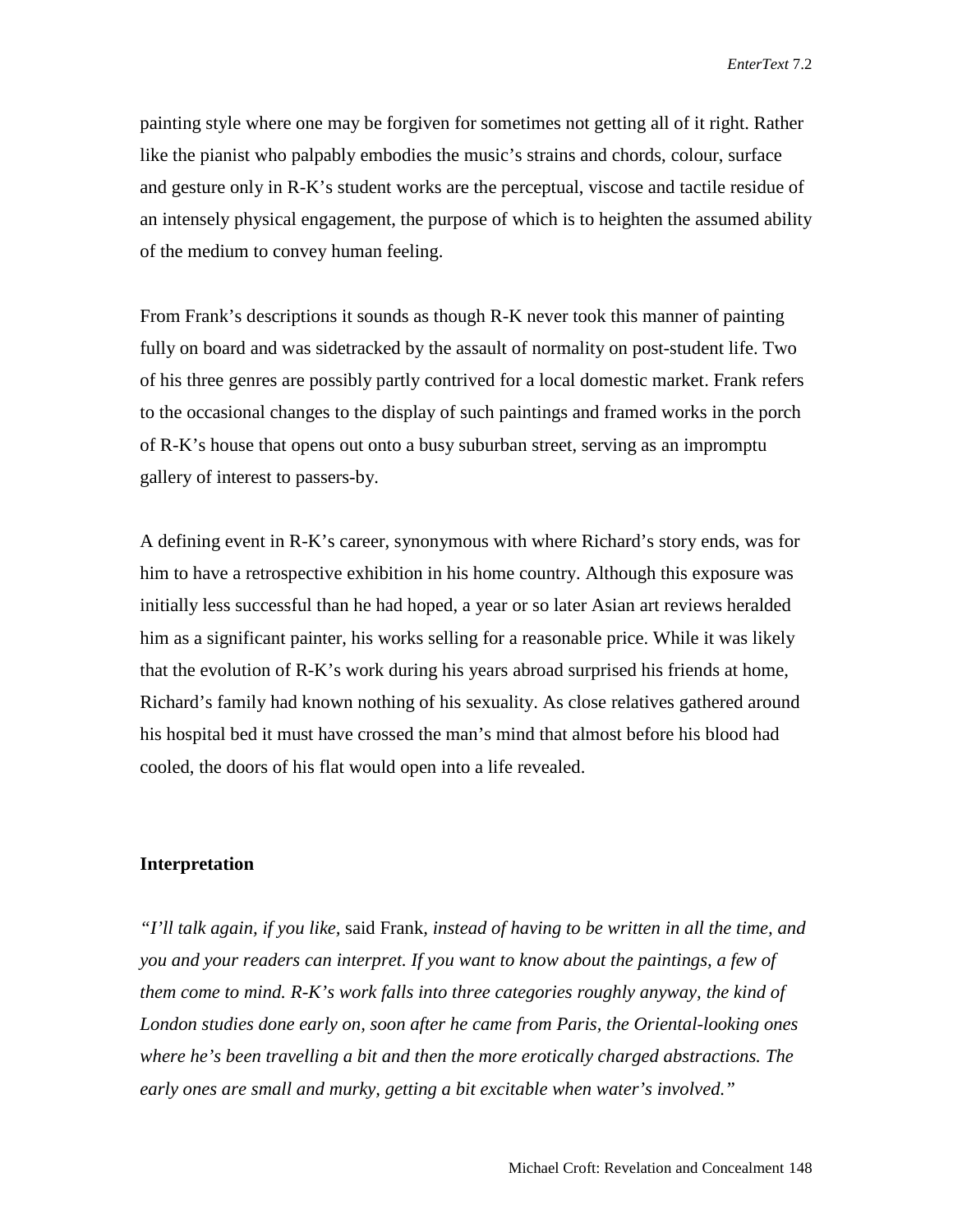Having the London paintings referred to as "study" relegates them to immaturity, although they anticipate, in a way, what Frank describes as the artist's complaining a decade or so later of the UK's coldness, grey skies, drab people and selfish government. When water's involved and the brushwork frees itself, its murky appearance is perhaps indicative of the artist's emergent state of mind. This would be tantamount to looking into the *gaps*, as it were, in the works' obvious formal structure. Their earnestness, however, bodes hope.

The interlaced brushstrokes and accents of heightened colour are more instinctively joyous than whatever their matrix represents. These works may concern R-K's attempts at assimilation into a culture not automatically his own. In a Japanese context, but in the introduction suggested to include people in general from the Far East, the Japanese novelist Shusaku Endo describes the problems facing his own country's students who chose to study in France in the 1960s [6]. The short story *And You, Too* uses illness, specifically tuberculosis, as a metaphor for the difficulties facing such Japanese students. What is described as the weight of European history born in every "stone" of the "houses, streets and churches" thus imposes a "pressure and burden" that translates into "physical and mental anguish." That author explains in his introduction that he doubts that any visitor from the Far East could ever truly comprehend France, and of himself when he was first confronted by the "rich cultural heritage and confidence of Europe," that he experienced a sense of "unfathomable distance."

Such argument comes not from a European but an Asian speaking of his own experience of Paris. In fairness, however, Endo is commenting as a Japanese Christian. Our friend R-K has no such unitary motive for affiliation with Europe and so his ambivalence perhaps comes through much more in terms of identification with his self-chosen displacement by another culture.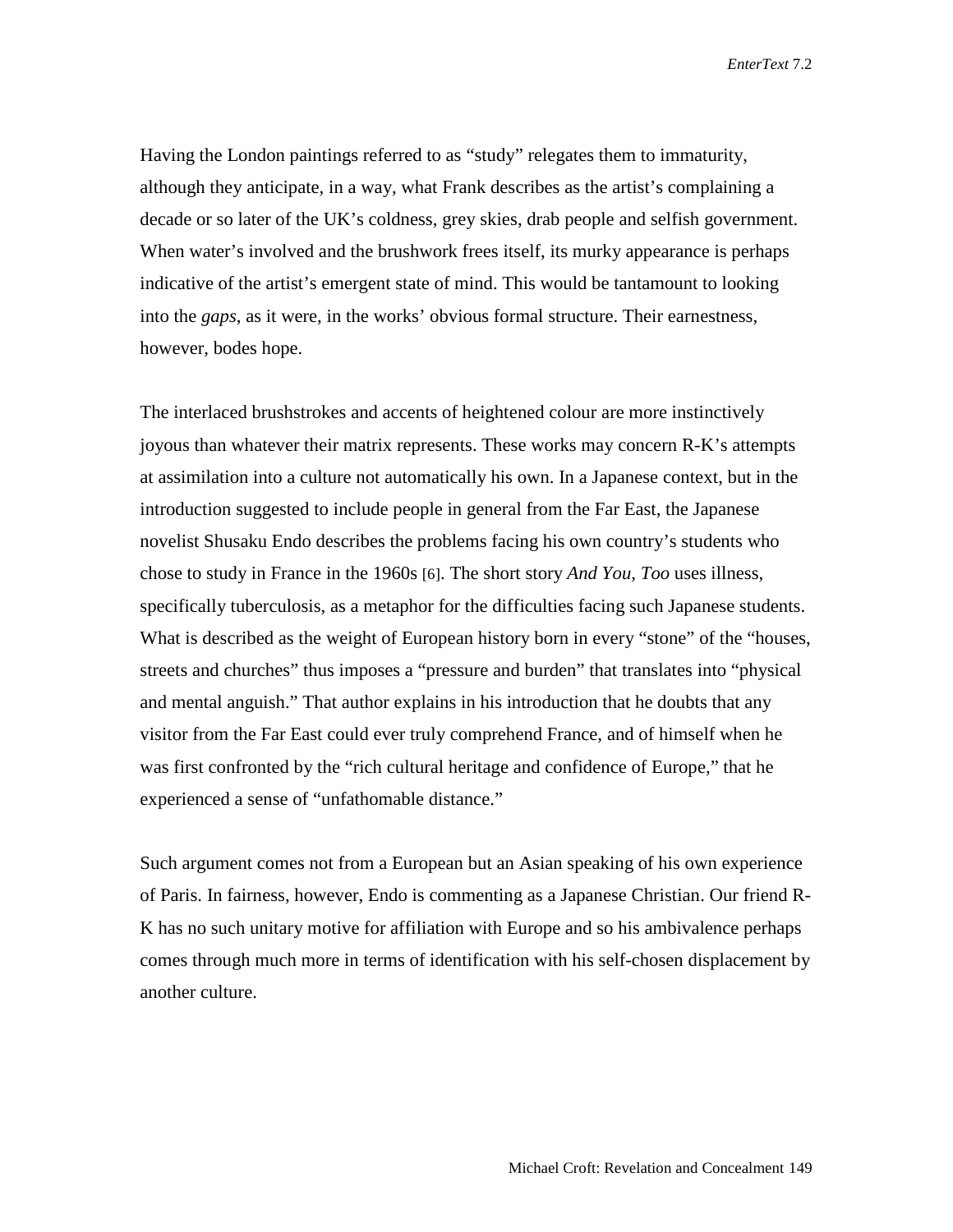The character Richard flips the metaphor of illness for the sheer weight of European culture in Endo's novel; paradoxically it is in a cultural sense too, and as a European, that Richard succumbs and dies.

*"A lot of R-K.'s early works, a few later ones too, have an oblique angle that spans between left and right of the composition, kind of indicating an abstract plane."* 

In a sense, a veil has been mostly drawn open to reveal a picture, the veil's remainder in the bottom left of the composition suggesting that the artist's complete authority over the scene was not possible. The tension between veiled and unveiled is that both represent revelation; disclosure of the extent of assimilation of the cityscape represented in the form of a gradual opening, still aligned with hope, and evidence, in the form of what remains of the veil obscuring the same scene, that the artist still maintains a degree of difference from that with which he attempts to identify through the painting.

*"The interest in* Art Informel *of his student days will have mapped favourably with any likely Chinese calligraphic influence of his youth."* 

These early influences may also have been displaced. In detail only, perhaps, the works allude to a time when R-K aligned himself with no apparent inner tension to an acknowledged artistic style in the manner of research. For example, the ground that is allowed to come through these moments of disinherited brushwork tenuously signifying water, sand and sky is like sexual release, with any naïve impulsiveness that may have characterised the student work now replaced by a perhaps somewhat troubled spirit. The semiotic revaluation of language, which attempts to position the agent as *subject* within its midst, may provide the most likely validation of such a reading of visual language. One sometimes reads of the lack of intentionality as being a characteristic within language of a certain "*excess"* which alludes to the presence of the subject [7]. Conversely, such excess might be described as accident, inflection, incongruity, that exists in the "spaces"—almost as though escaping suture—in the work's formal structure [8]. However, these indications are subtle enough not to disturb the paintings' mundane,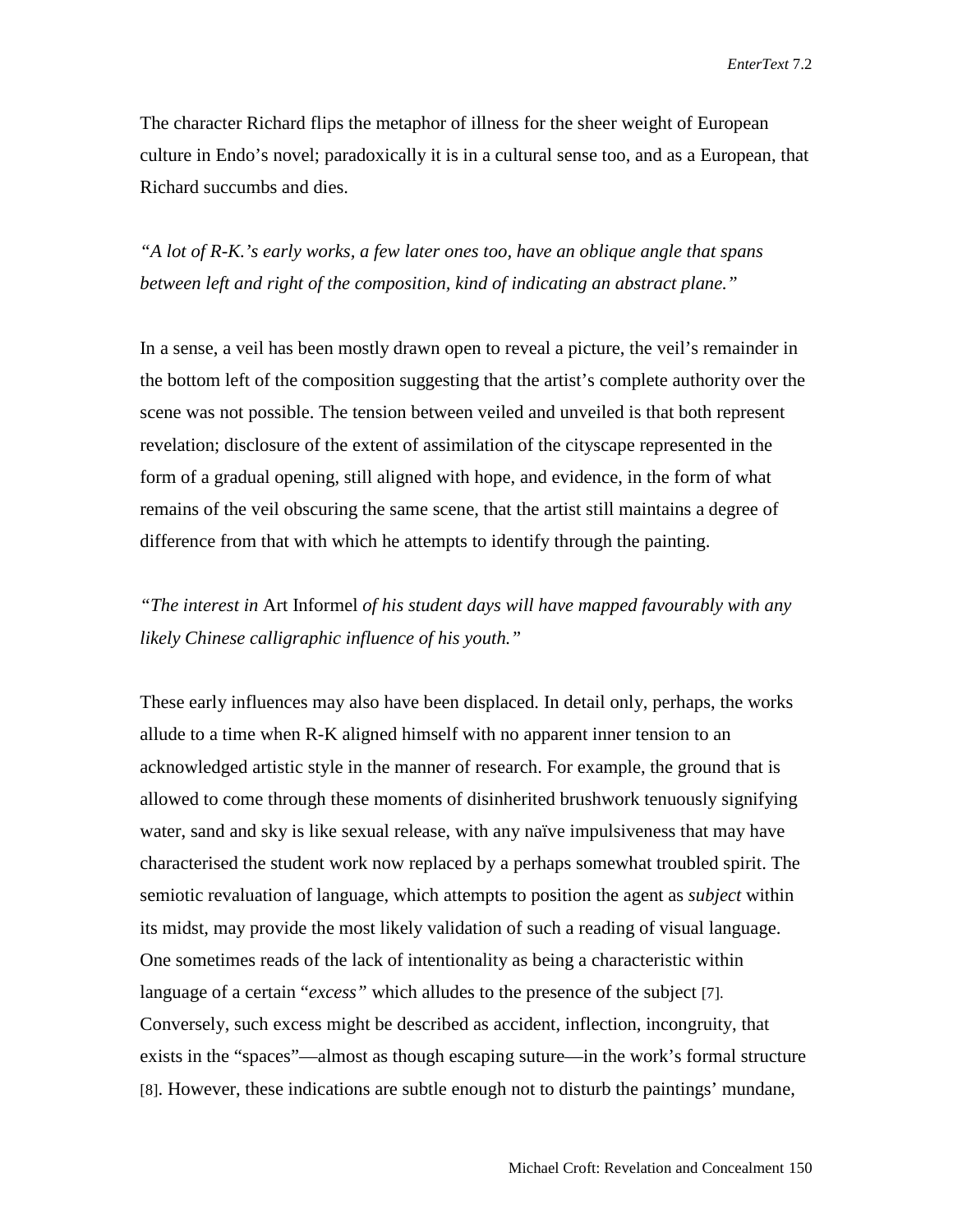albeit loosely gestured realism. The difficulty of assimilating oneself into another's culture and the perpetual ambivalence between self and other (referenced above), has been given over to questions of finance. In a sense R-K, via the threshold of his house, is saying to a British public that the more they buy his work, the more he may feel that he too belongs in the UK.

*"R-K makes allegiance to another genre from time to time and becomes a kind of Orientalist, almost, making sketching trips to Asia and the Middle East. The confectioning of the scenes is as suggestive as anything of the idea."*

The works in this genre are an act of will, perhaps; a strategy for R-K to displace his identity back onto peoples on a par with the Western colonial stereotypes associated with his own culture, through an exchange of roles that places him symbolically in the midst of the impulse that fuelled certain artists of the Victorian era in the UK. Some of these works are incongruously De Stael, and the scenes' walled streets give picture to the paintings' surface as metaphor for the battle with self. It is as though R-K dons the role of a representative of Western civilisation and takes off to Third and Fourth World communities only to return to face himself, in the guise of an aesthetic issue through the picture's surface as wall, with the betrayal of his own illusion.

These, like all of R-K's paintings, falter on failure. The movement is *towards* resolution—hence perspective that attempts to push surface as wall back into its pictured space, or the yellow angled block characteristic of sun-drenched stone*,* whose contrary effort may seem to be to unveil what looks like a benign face made out of it—rather than any real determination to achieve wall. These paintings are done from memory rather than from the motif, although Frank maintains that there are observational sketches, and so for all their effort to provide escape they merely re-confirm R-K's position as *other* in others' midst.

Richard's likely sexual assignations would have promised well until afterwards, when he might imagine having been caught by the police, or robbed if he had brought someone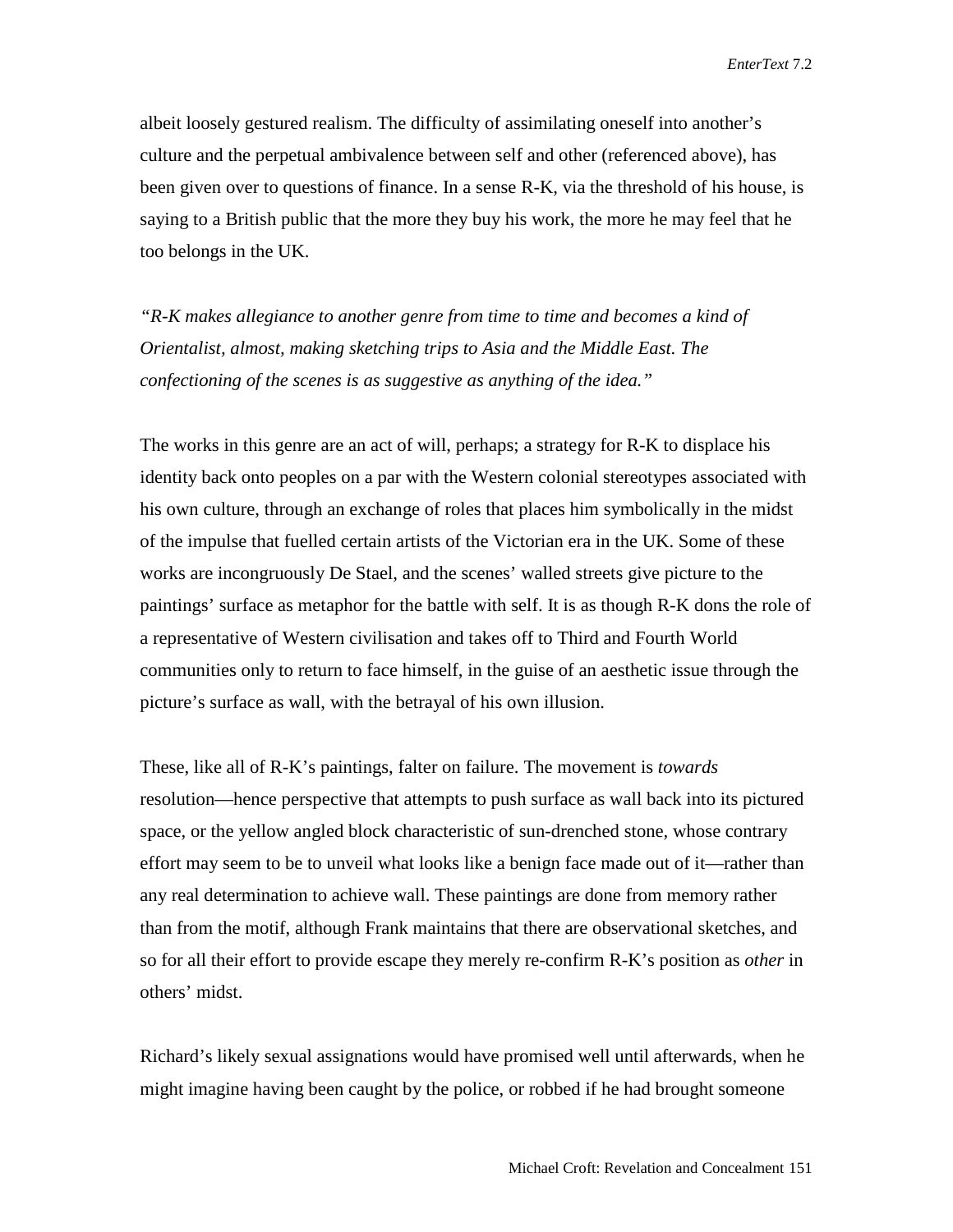home. He would have bartered with these and other risks, and in so doing perhaps merely shored up his feelings of anxiety.

*"Funny, actually, but I remember sitting with Richard outside a late-night café on a small Paris street when an Oriental strode back and forth in front of us in a soliciting manner. Richard egged me on with the guy, and I felt that he was forcing me to choose between a complexity of emotions that he himself may have had surrounding such things as sexual anticipation, flirting with danger, the unknown, that would have broken the stasis that holds one safe."* 

Frank's anecdote that includes the phrase "the stasis that holds one safe," suggests the necessity of constraint in relation to sexuality. Richard, he suggests, may have experimented in ways that put his health at risk. The fact that the incident involves an Oriental, an *other* in a European city, alludes to a particular East/West sexual polemic, a consequence of which is the exclusion of people from one's own culture. This may be an underlying motive of the striving of some people towards cultural exile.

R-K's life choices may have involved certain costs on a personal level that are displaced onto the battle with his work, with the inevitable attendance of failure. Similarly, Richard displaced himself in his apparent refusal to acknowledge his illness, which would have opened up questions of generation and culture surrounding sexual behaviour in the early years of HIV. To stumble unwittingly into the problem is, in analytical terms, likely to be read as unconsciously ensuring that one will not *see* the problem coming. Feelings of anxiety, however, are perhaps around one to *suggest*, if not to tell. The anxiety of both R-K and Richard may share the same root cause.

*"There's one work that was begun as a cityscape but was finally turned upside down because I persuaded him that from this view the resulting image looked more like a male back. R-K liked the idea enough to settle for the upturned view, although the viewer is steered away from this reading via the title, which I think is* Bathing*, towards the more innocuous idea of the ablutions of a figure of indeterminate gender."*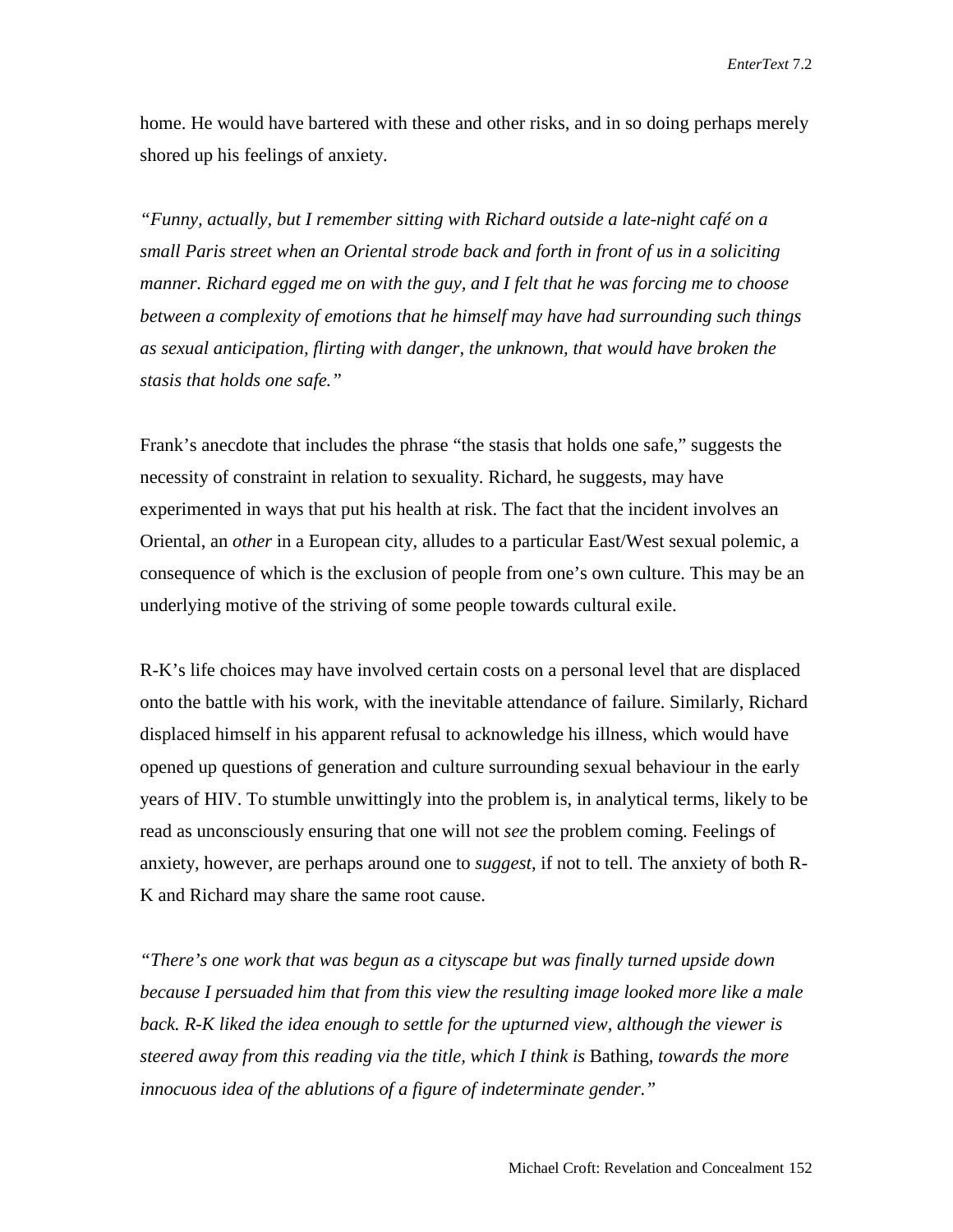The idea of back, the stalwart corporeal weight-bearer, is more likely to be a convenient effect, in a sense a *metonym* [12]*,* for that which R-K unconsciously wants his work to convey. Back, that is, for the convenience of its relationship to *surface*. In this respect the human back is an iconic form that helps to convey not surface as a concept, which would turn the image into a metaphor, but the *effect* of surface. More specifically, the effect of the struggle with painting as a surface has been displaced onto the representation of a characteristic of the human form as the effect of the struggle with surface. Then, perhaps due to that sense of disappointment or futility that often accompanies the sexual act, such a form is offered as metonym by R-K of his struggle with his personal self [13]. If one deduces from this description a sense of abstraction of the human form, in this respect the churned brushstrokes of R-K's earlier paintings, allied to water, sand or sky, are a move towards the unconsciously referenced meaning that the human form was now to hold for him.

*"I too, have a painting like this, called* Reverse Order [Illus]. *But I've maybe been a little clearer with the reference you're making by first painting a figure with his back turned to the viewer, then imposing a black screen or surface over the whole image and wiping it away to allow the figurative image to emerge through it. You're therefore looking at a strong-looking male, back turned, reversing out of a black screen which both represents and* is *the surface of the picture. But if you decode this a step further, the black screen has given way, through erasure, to another and equally imposing surface, a male back, which logically stands in front of the screen anyway. You can only play with this paradox in painting. Taking all the personal stuff away from painting, although of course this formal dynamic may also be bound up with the personal, which is what you're suggesting of R-K's painting, is what painting's good for. Then there's the aggression, the violence implied by erasure, by the pummelling of the canvas which stands for a male back, to get it to do what you want. I like the suggestion of submissiveness in this too, born by the iconography and by the painting itself. The title alludes to a militaristic idea and to the imposition of will*…."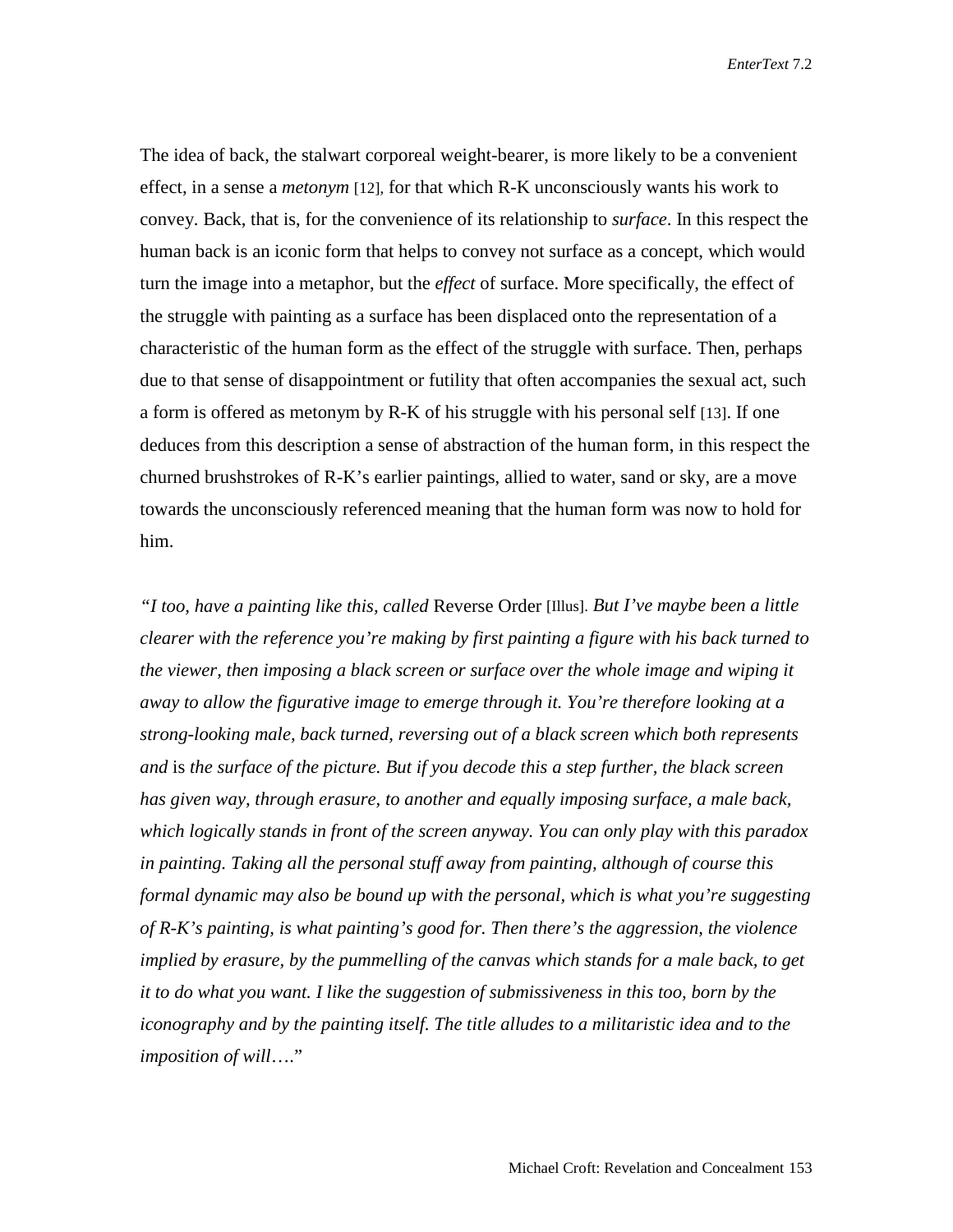R-K's interest in painting is possibly held unconsciously by what this medium that he encounters on and *as* the surface has come to mimic: carnal proximity between people that blurs the sense of human scale. The imperative of much twentieth-century painting seems to have been to render ambivalent many artists' understanding of the difference between space and surface. R-K, by choosing to paint increasingly the human body, endorsed also by his stylistic affinities to certain schools and painters, comes out in favour of surface, and the imagery of his work is increasingly less inclined to be used to create pictorial depth. R-K may wrestle with being consumed by the sense of otherness that drives him; the unconscious *cause* of his desire [14]. It is not just for convenience that R-K works against the draining board, therefore bringing noxious substances into close proximity with the food he eats. That relationship is perhaps telling him that apart from the food that nourishes him, there may be other more destructive aspects of his appetite.

Lacan's *mirror-stage* in human development posits the infant at six to eighteen months obtaining from its own mirror image an alienated idea of self, hence generating the idea of *other* of the self or ego, in which desire is rooted [15]. In other words, the unitarily reflected self-as-other, freed from the debilitating effects of one's own uncoordinated motor movements at such early age, might be said to bear the signs of a false promise concerning the likelihood of attainment of desire. Through allusion to myriad criteria informed by the diverse precedent of their medium, painters' efforts shine out like glass but in so doing send back the impossibility of their project, although no less incredible for that. R-K distorts any easy naturalism through a kind of over-striving that appears to be to achieve one thing but posits an effect that may allude unconsciously to something going on that is more deeply hidden. We may sense from Frank's observations that R-K is also perhaps cautious of disclosing his sexuality. It may be that the male body, through which R-K fuses his sexual preference with his creative striving, is felt to be forever in danger of betraying him, and for that reason he allies the compulsion to iconic form with a painting style that acts as a convenient mask—a wilful perversion of language.

If the wilful perversion of language as used by psychotics is known as *delire* [9]; and "getting off" on psychologically symptomatic pleasure in pain or its opposite, *jouissance*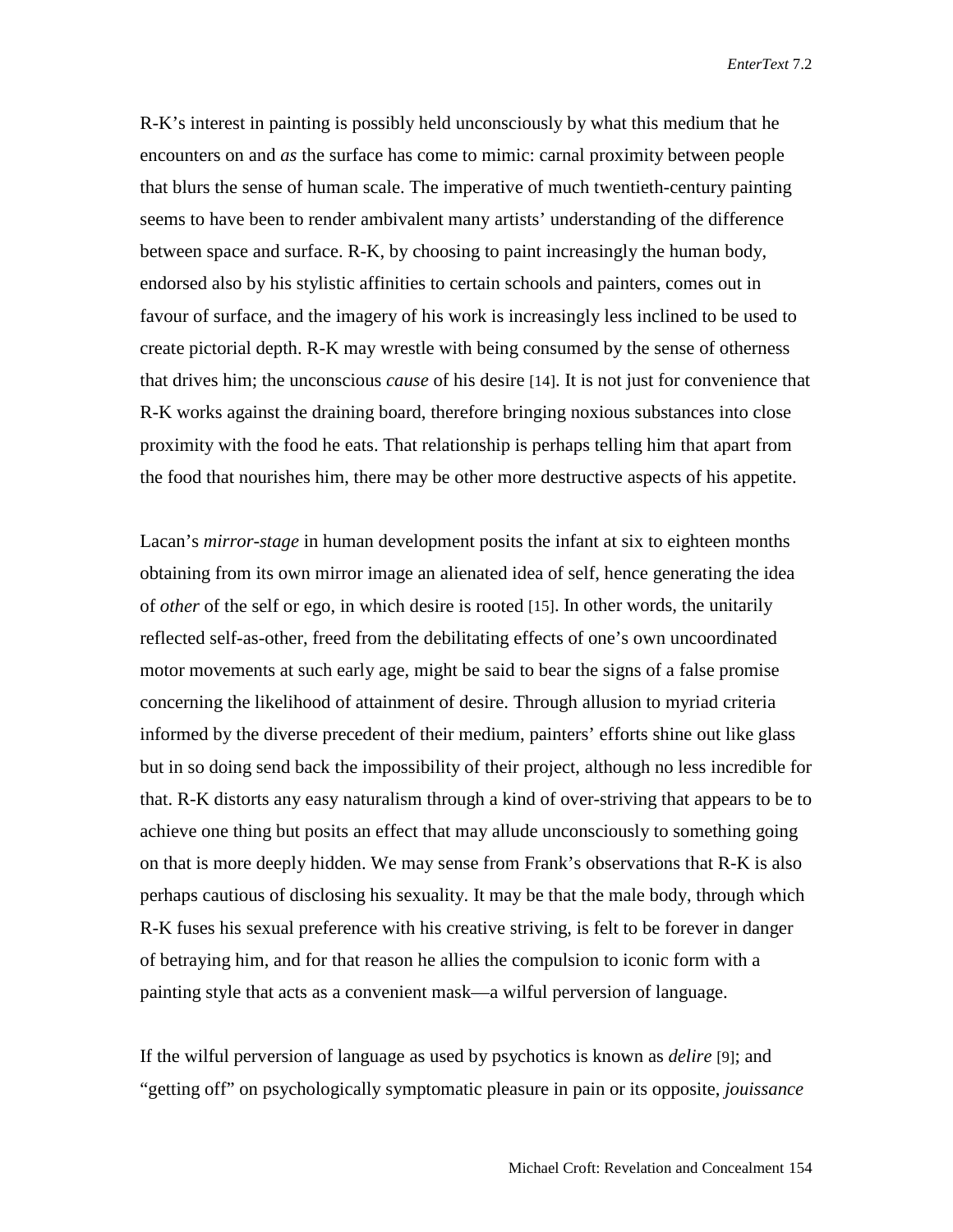[10], here expressed through the potential of a medium, and these are features of "the dark side of all language" [11]—this allied to the sheer oddness of twentieth-century stylistic precedents—then it is unlikely that artwork will solely concern obvious iconic meaning.

R-K's mature works confirm the by-now-familiar ambiguous relationship between space and surface. While a male figure may be approximately visible but well camouflaged by the composition's division of shapes and the painting's monochrome, a lower leftorientated diagonal giving the already-mentioned effect in R-K's work of less-than-total disclosure, the figure's apparent passivity starts to betray a somewhat deeper secret. If R-K projects himself onto his model, and *into* his painting as other, then this other appears to be of passive disposition. To return to the idea of the painting as surface, of itself as human back, as the metonymic effect of R-K's struggle with self, then the hacked, scratched and scoured paint may reflect a masochistic inclination.

*"Sometimes when I'm together with a few artist friends, I find myself drawing from a model who always keeps his socks on. If I think it through; the deflected sexual intention between such guys and me comes out in my drawings as a kind of aggression. I think I've noticed that if this guy sees that I'm drawing his socked feet he gets aroused, so I tease him with this but not overtly enough to let on to him that I know. Meanwhile I just pummel into drawings of him with a whole range of materials. He once asked why I didn't draw more clearly. But sometimes it's a psychological imperative to penetrate through or puncture the otherwise graphic distance that any obligation to verisimilitude sets up. Part of this more personal imperative may be sadistic, but one knows as an artist that the object, in this instance the human form, kind of* into which *one is conveying one's intention, is merely a surrogate for oneself. It* is *ultimately a self-abusive relationship between artist and work."* 

The idea of masochism endorsed through psychological role-reversal: a black with his otherness *flooring* a white, to use a verb that one may associate with boxing. The effectiveness of his displacement of feelings of other in the community of London onto the *otherness of Afro-Caribbean* that does not then include himself, means that R-K can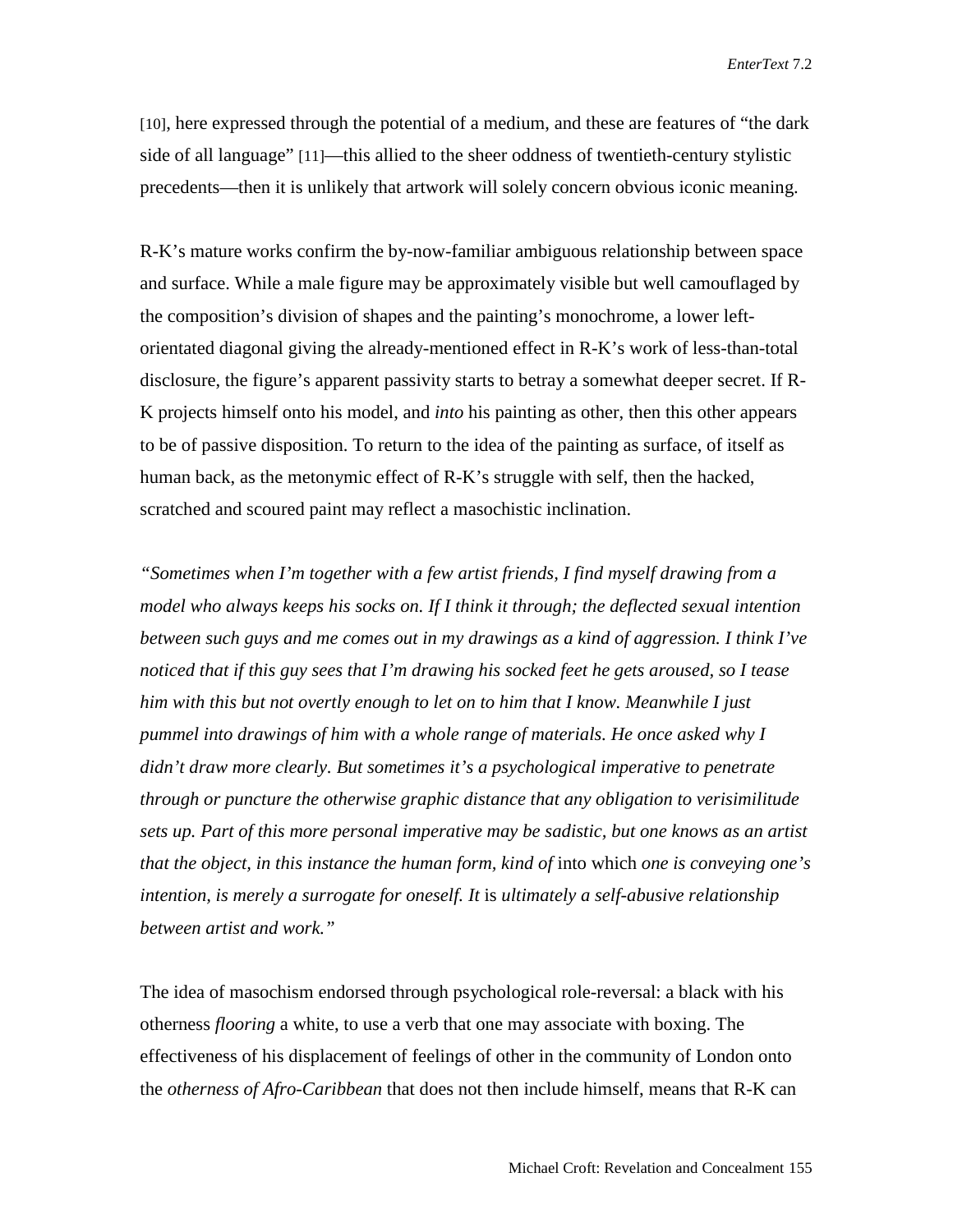view the models whose forms he both constructs and attempts to dismember as himself; as *one* rather than other. One work in particular alludes not to a single but a double reversal. R-K has firstly displaced himself onto a black boxer in terms of a culturally stereotypical idea of black as other. This perhaps equals a typical Caucasian form of displacement; the desire for dominance projected into desire's other and returned to one as dominance. In terms of this reversal, R-K posits his own propensity to be other to a Caucasian viewer. Then through another reversal R-K puts himself in the floored loser's position, which is the submissive masochistic scenario he plays out in his paintings. R-K scores, lacerates and futilely battles with canvas as back, canvas as body. The floored figure is an iconic representation of R-K's displacement from his own culture, such a culture personified by that which has displaced him; also himself.

Ultimately, R-K's paintings triumph over their iconic idea in terms of their material ambivalence: painting as at once space and surface. Yellow ochre scored over burnt sienna, and the same hue modified with vermillion given emphasis as gloves; the downward thrust of the palette knife making a box of the background that then comes forward and bears down as if it were some heavy object, an iconic inscription, perhaps, of the impact of a punch flooring the second character as victim. Red as laceration and blood scores both the figurative imagery and the painted surface through its propensity also to be corporeal; for example, the plane of a back. What, after choice, become polarities are locked in speculation, like the sense of R-K as Asian or R-K as naturalised UK citizen: the two *can* survive and even flourish in a sense as a conjoined question. Whether one achieves citizenship of another culture or not, there is connected with the move away from one's generic culture always the question of identity. R-K works creatively with his feelings of displacement, and as metaphor for this uses the ambivalence of space and surface in his paintings. More deeply, he may explore the sense of displacement that emerges from questions to himself of his sexuality, by using his own back scratched and scoured as a metonymical image for that with which his own unconscious dynamics is battling.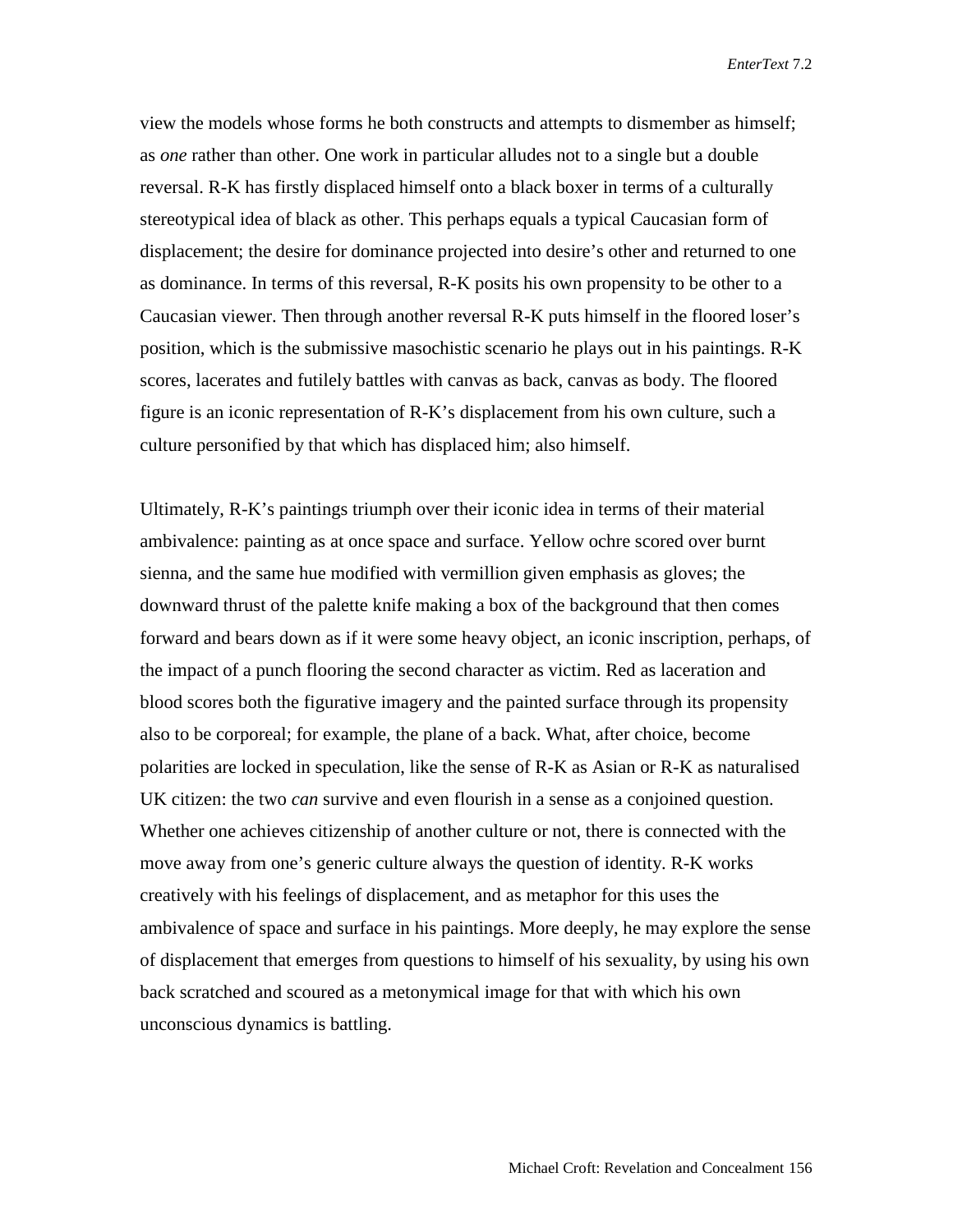#### **Closing**

It was of some surprise to Frank, who had Richard marked as a loner, that his funeral was attended by a diversity of people. He had evidently had some women friends and there were people of other nationality too. The occasion's pathos would have laid-to-rest any division of issues that may have haunted him through life, not least his sexuality, and everybody at the ceremony melded over this.

This may tie in with the question of interpretation underlying the opinions in the story. Both the creative individual and the academic writer venture opinions, and these usually corroborate or dispute existing knowledge in selective fields of interest. The field of psychoanalysis makes more use than many, however, of individual interpretation [16]. The correctness of the analyst's interpretations is reliant on an in-depth understanding of his/her own mental health, whereas other professionals may not have this and yet still exert sound academic or scientific judgment [17]. The structure of the psychoanalytical contract is in a sense triangular; analyst, analysand and interpretation. In an interpretative academic context, however, the relationship as mentioned in the story's opening paragraphs could be seen to be fourfold: subject and how this is split; the format in which the argument is couched (that includes author as subject); author as progenitor of the interaction between all involved parties; reader. The fusion of understanding between author and reader, therefore, can as likely meld as increase any apparent inconsistencies in the presented argument.

According to Lacan: "Even if it communicates nothing… speech constitutes truth… the discourse speculates on faith in testimony"[18]. If, also from Lacan, speech implicitly "calls for a reply," then insofar as text, when it is a formal re-phrasing of speech, can as well be "truth," perhaps this is also what Ernst Gombrich in the context of visual language refers to as the "beholder's share"[19]. The notion that the *voice*—also as the element of speech that, as it were, lies buried—may exist within the semiotic basis of language is posited in relation to the story and to the language of painting there discussed. Unlike the hermetic relationship that exists in the analyst's consulting room, you the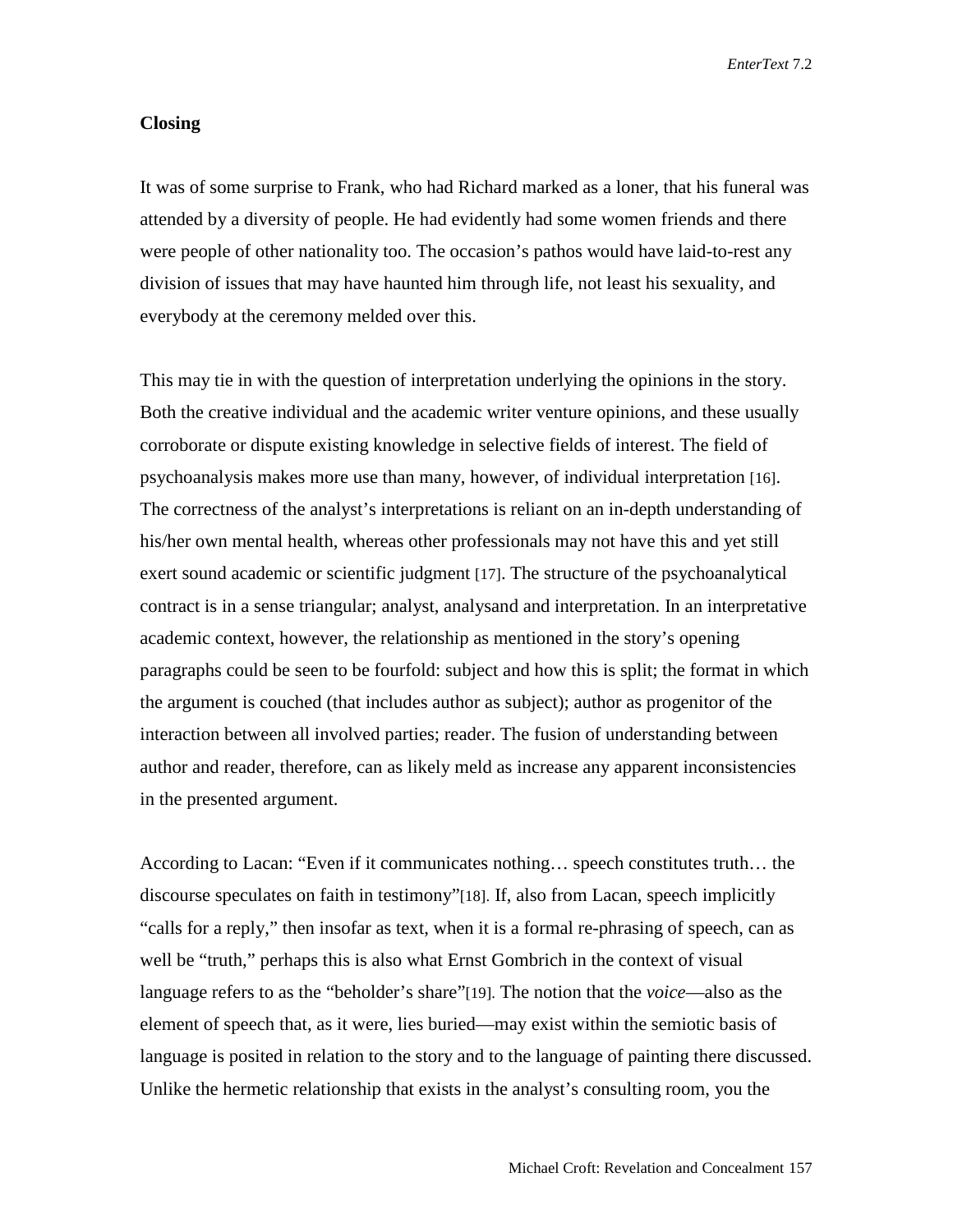reader in relation to this particular investigation constitute another dynamic, whereby your interpretations also help to bring to the surface the underlying meanings. Via the character R-K and what he is doing with his work, circumstances pertaining to Richard, the structuring of the story to include the reflexive position of the author and the question of interpretation by you the reader, the attempt is to make manifest the idea of the restless semiotic of language as posited by analytical theory.

#### **Notes**

1. "[Lacan] emphasizes the fact that patients' lives are determined by their "purloined letters"—the snatches of their parents' conversation (that is, of the Other's discourse), often not intended for their ears, that were indelibly etched in their memories and sealed their fate. Patients bring those letters to analysis, and analysts attempt to render them legible to their patients, to uncover the hidden determinants of their desire." Bruce Fink, *A Clinical Introduction to Lacanian Psychoanalysis* (Cambridge, MA: Harvard University Press, [1997] 1999), 205-6.

2. "*counterpart (semblable)* ….The image of another person's body can only be identified with insofar as it is perceived as similar to one's own body, and conversely the counterpart is only recognized as a separate, identifiable ego by projecting one's own ego onto him." Dylan Evans, *An Introductory Dictionary of Lacanian Psychoanalysis* (London: Routledge, [1996] 1997), 28-9.

3. Language, nonsense, desire: *delire* accounts for the relations between these three terms.

"….In other words, language becomes tainted with desire, by the actions and passions of our body, by its instinctual drives. Language loses its capacity to communicate. But it can also, at the same time, increase its power: it ceases to be controlled by the subject but on the contrary rules over him. Instead of truth, we have fiction; instead of sense, nonsense or absurdity; instead of abstraction, desire. Instead of method, we have the madness of *delire*." Jean-Jacques Lecercle, *Philosophy Through the Looking-Glass: Language, Nonsense, Desire* (London: Hutchinson, 1985), 6-7.

4. "Matisse alludes to color having… a basis in instinctual drives when he speaks of a '*retinal sensation* [that] destroys the calm of the surface and the contour'…." Julia Kristeva, *Desire in Language: A Semiotic Approach to Literature and Art* ([Paris, 1979] Oxford: Blackwell, 1984), 219.

5. Kristeva attributes three values to the pictorial use of colour, one of which is: "…the psychology of color perception and, especially, the psychology of each perception's instinctual cathexis, depending on the phases the concrete subject goes through with reference to its own history and within the more general process of imposing repression…." Ibid.

6. Shusaku Endo, *Foreign Studies*, Part Three: "And You, Too" (London: Sceptre, 1990).

7. "… a philosophical tradition which attempts to articulate linguistics with psychoanalysis. For this tradition, the central characteristics of language are not those which are purified and built on in logic (language as unequivocal) but the infelicities of linguistic usage which are inseparable from concrete utterances or texts. The main characteristic of language is therefore *excess*: more meaning creeps into the sentence than the author intended, echoes and involuntary repetitions disturb the careful ordering of linguistic units…." Lecercle, 80.

8. Language becomes the means by which repression is achieved by driving our unconscious desire underground into the spaces between words and using its energy to propel us from one meaning to another. Rosalind Minsky, *Psychoanalysis and Gender* (London: Routledge, 1996), 140.

9. "a delire which has nothing to do with delirium; risks, which in [Louis] Wolfson's [*Le Schizo et les Langues,* 1970] case are imposed by his illness rather than taken; a threatening disorder and a struggle to restore order. But the configuration is inverted. Disorder is not where we are used to expect it, in incoherence, in the dissolution of social ties. It is within, in the heart of the family, in the author's head. His mother is the embodiment of this disorder, the mother tongue its carrier. Order, as consequence, lies without, in the escape from mother and the family, in the destruction of the mother tongue. [Wolfson plays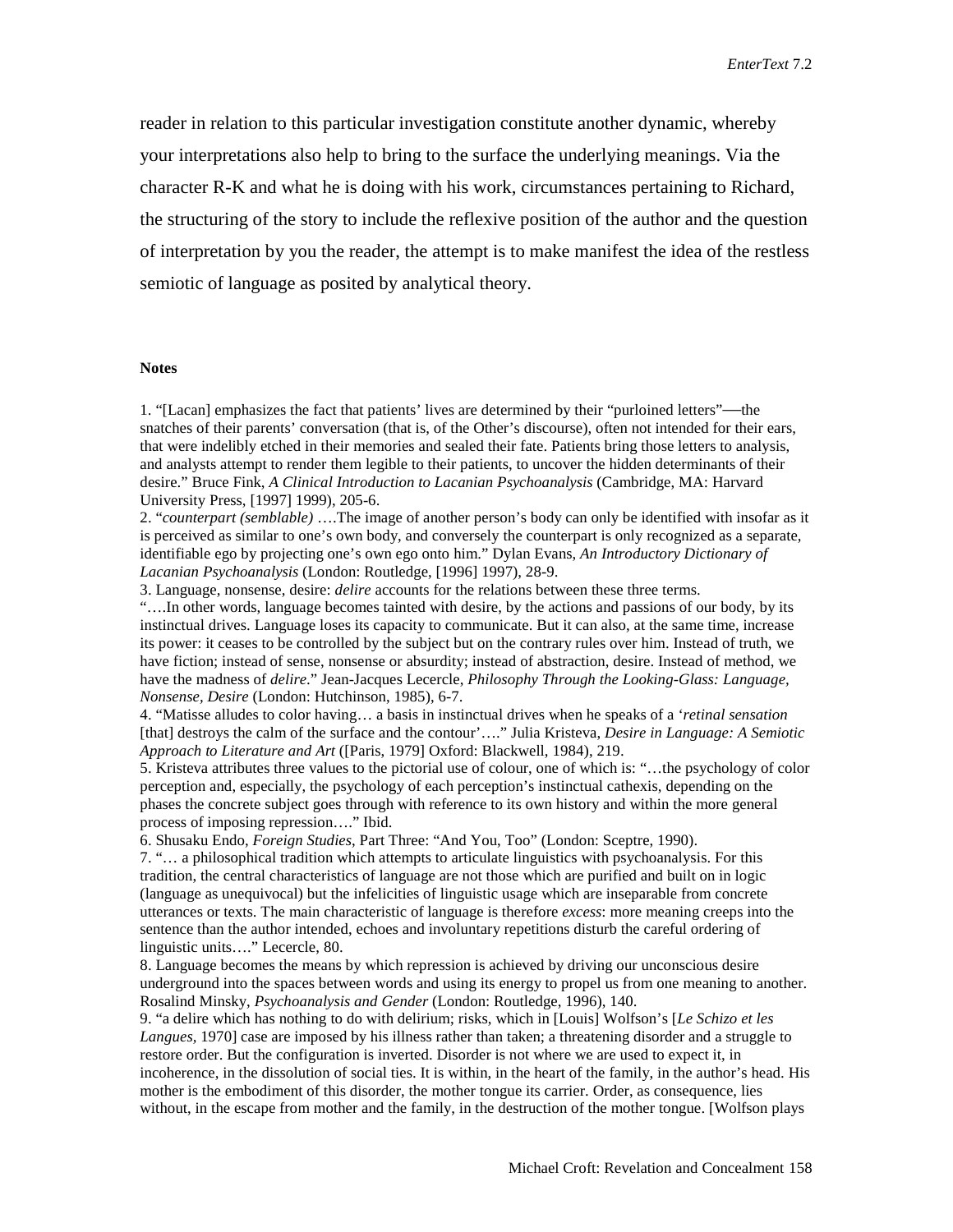with the structure of English language by seeking its closest derivations across three other languages in order to transgress it as the language of his mother tongue.]" Lecercle, 30.

10. "We all know people who are ever complaining of their lack of satisfaction in life, but who never seek therapy. This is because they obtain a certain satisfaction from their very dissatisfaction, and from complaining; from blaming others for their lack of satisfaction. So, too, certain people derive a great deal of pleasure from torturing themselves, from subjecting themselves to painful experiences, and so on. The French have a fine word for this kind of pleasure in pain; *jouissance*. It qualifies the kind of 'kick' someone may get out of punishment, doing something that is so pleasurable it hurts (sexual climax, for example), or doing something that is so painful it becomes pleasurable. Most people deny getting pleasure or satisfaction from their symptoms, but the outside observer can usually see that they enjoy their symptoms, that they 'get off' on their symptoms in a way that is too roundabout, 'dirty,' or 'filthy' to be described as pleasurable or satisfying. The term 'jouissance' nicely captures the notion of getting off by any means necessary, however clean or dirty." Fink, 8-9.

11. "The schizophrenic stands in a peculiar relation to the sign: for him, the only source of 'meaning' is in the meaningless signifiers of his mother's discourse…. We have here the…structure of a central absence (the lack of meaning) compensated for by an excess, the excess of signifiers which, through repetition, transformation or derivation, forever try to reconstruct the absent meaning…. And with this comes a disquieting conviction: this type of language may not be exclusive to the schizophrenic; it may be the dark side of all language, ignored and denied by the speaker but nevertheless virtually present in every utterance. One cannot escape one's mother tongue." Lecercle, 57.

12. "...*metonymy* is a function which involves using one signified to stand for another signified which is *directly related* to it or *closely associated* with it in some way. Metonyms are based on various indexical relationships between signifieds, notably the substitution of effect for cause." Daniel Chandler, *Semiotics for Beginners:* "Rhetorical Tropes" [www.aber.ac.uk/media/Documents/S4B/sem07.html \(](http://www.aber.ac.uk/media/Documents/S4B/sem07.html)accessed 16.09.06).

13. "Lacan distinguished metaphor from metonymy as the two sides of the signifier, positioning desire on the side of metonymy. Desire is defined as a metonymical process, more precisely as the metonymy of the lack of being…. The relation between two signifiers installs this lack of being, which in turn installs a human being's desire as always being a desire for something else (the metonymical dimension)." Dany Nobus, ed., *Key Concepts of Lacanian Psychoanalysis* (London: Rebus Press, 1998), 85.

14. "There is only one object of desire, *objet petit a*…. The *objet petit a* is not the object towards which desire tends, but the cause of desire. Desire is not a relation to an object, but a relation to a lack." Evans, 37.

15. "The fact is that the total form of the body by which the subject anticipates in a mirage the maturation of his power is given to him only as *Gestalt*, that is to say, in an exteriority in which this form is certainly more constituent than constituted, but in which it appears to him above all in a contrasting size… that fixes it and in a symmetry that inverts it, in contrast with the turbulent movements that the subject feels are animating him. …these two aspects of its appearance, symbolizes the mental permanence of the I, at the same time as it prefigures its alienating destination….

"This moment in which the mirror stage comes to an end inaugurates, by the identification with the imago of the counterpart and the drama of primordial jealousy…the dialectic that will henceforth link the I to socially elaborated situations.

"It is this moment that tips the whole of human knowledge into mediatization through the desire of the other…." Jacques Lacan, *Ecrits: a selection* (London: Routledge, [1966] 2004), 3, 6. 16. " '"Interpret!" A nasty word! I dislike the sound of it; it robs me of all certainty. If everything depends on my interpretation who can guarantee that I interpret right? So after all everything *is* left to my caprice.'

"Just a moment! Things are not quite as bad as that. Why do you choose to except your own mental processes from the rule of law which you recognize in other people's? When you have attained some degree of self-discipline and have certain knowledge at our disposal, your interpretations will be independent of your personal characteristics and will hit the mark." Sigmund Freud, *The Essentials of Psycho-Analysis* (1991, 38).

17. "And here, above all, we are brought to the analyst's obligation to make himself capable, by a deepgoing analysis of his own, of the unprejudiced reception of the analytic material. Something, it is true, still remains over: something comparable to the 'personal equation' in astronomical observations. This individual factor will always play a larger part in psycho-analysis than elsewhere. An abnormal person can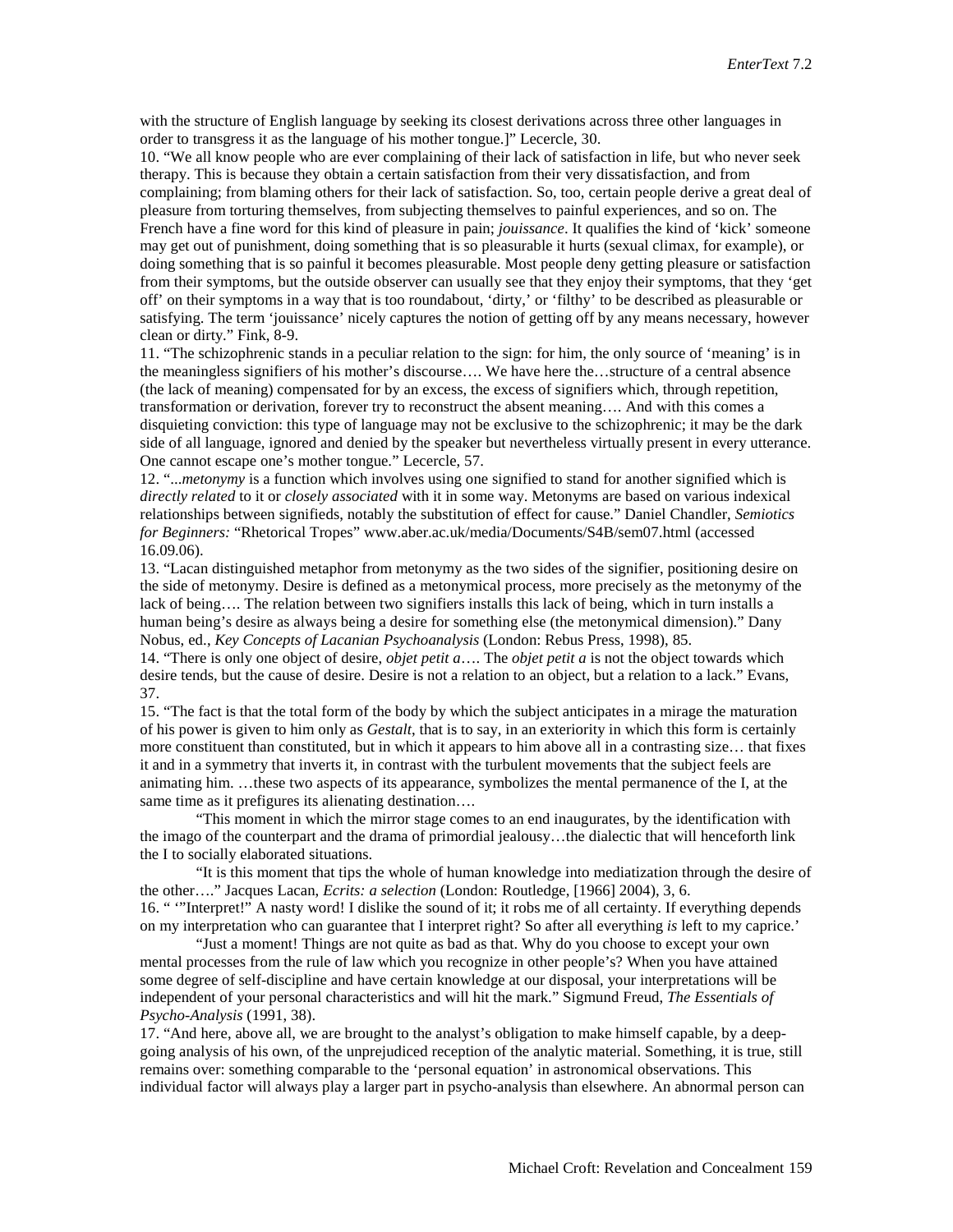become an accurate physicist; as an analyst will be hampered by his own abnormality from seeing the pictures of mental life undistorted." Freud, 38-9.

18. Lacan, 48.

19. "It is the point of impressionist painting that the direction of the brushstroke is no longer an aid to the reading of forms. It is without any support from structure that the beholder must mobilize his memory of the visible world and project it into the mosaic of strokes and dabs on the canvas before him. It is here, therefore, that the principle of guided projection reaches its climax. The image, it might be said, has no firm anchorage left on the canvas—it is only 'conjured up' in our minds. The willing beholder responds to the artist's suggestion because he enjoys the transformation that occurs in front of his eyes. …. The artist gives the beholder increasingly 'more to do,' he draws him to the magic circle of creation and allows him to experience something of the thrill of 'making' which had once been the privilege of the artist. It is the turning point which leads to those visual conundrums of twentieth-century art that challenge our ingenuity and make us search our own minds for the unexpressed and inarticulate." Ernst Gombrich, *Art and Illusion* (London: Phaidon, [1960] 1977), 169.